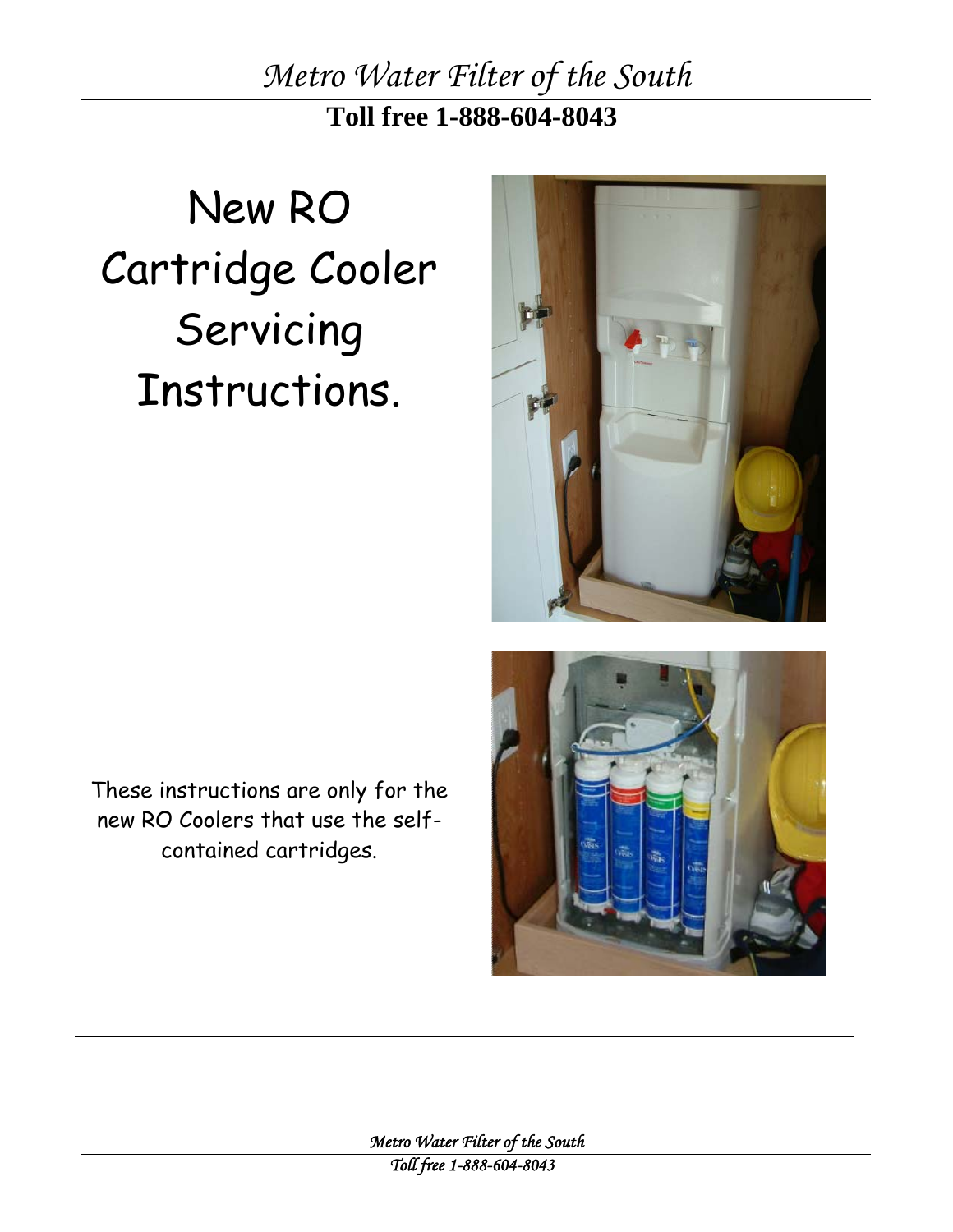#### **Toll free 1-888-604-8043**

## Step 1

Remove the lower front cover that houses the cartridges.

Note: Pry the cover off from one side then from the other side.

![](_page_1_Picture_5.jpeg)

![](_page_1_Picture_6.jpeg)

Flip the water supply lever all the way to the left to turn the water off to the unit.

Note: Water will still come out of the spigots, from the holding tank. You do not need to dump the tank!

![](_page_1_Picture_9.jpeg)

![](_page_1_Picture_10.jpeg)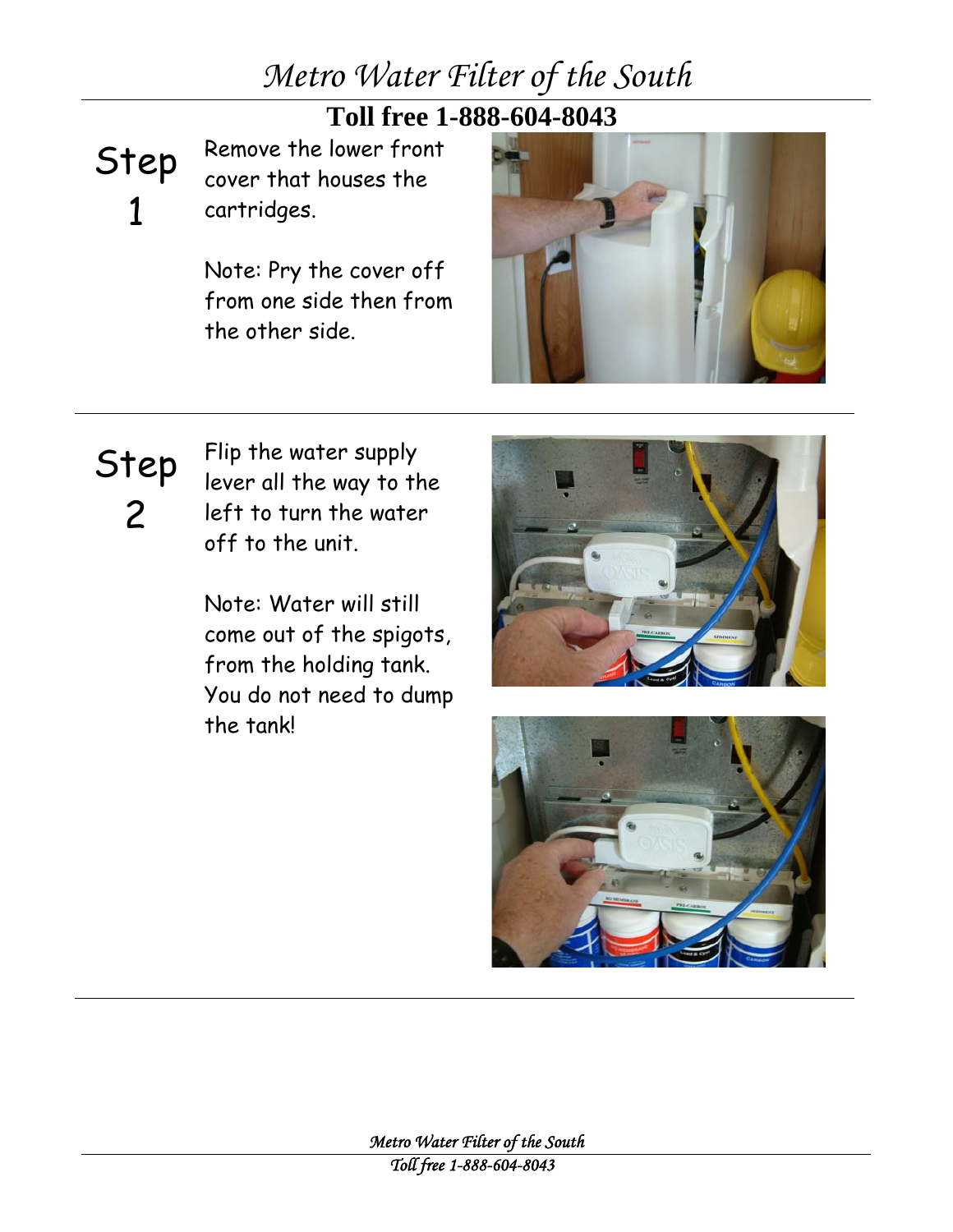**Toll free 1-888-604-8043**

Step 3

Completely remove the 4 screws that hold the cartridge cover plate in place.

![](_page_2_Picture_4.jpeg)

![](_page_2_Picture_5.jpeg)

![](_page_2_Picture_6.jpeg)

Remove the cartridge cover plate.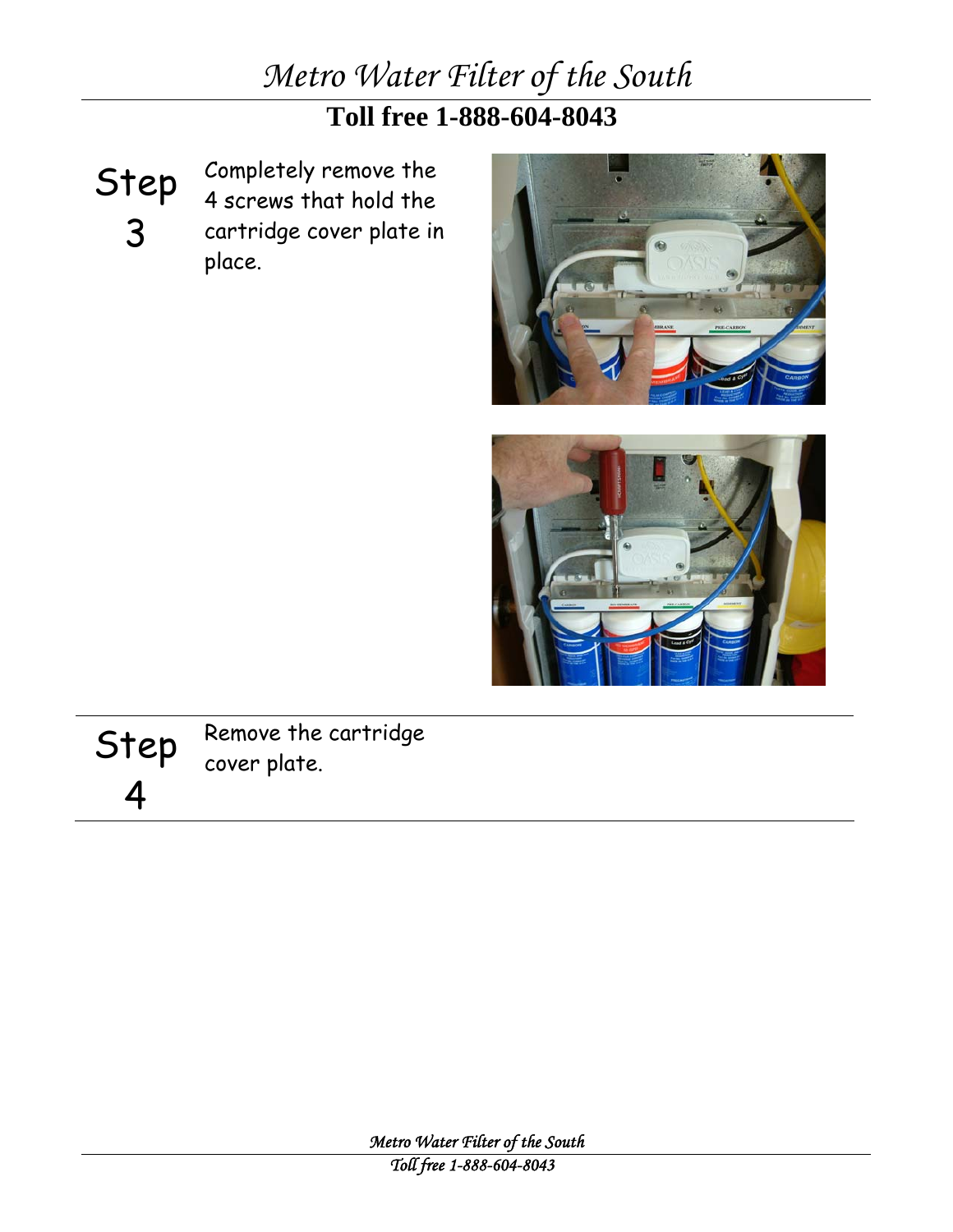### **Toll free 1-888-604-8043**

Step 5 Flip up the cartridge holding clamp.

![](_page_3_Picture_3.jpeg)

![](_page_3_Picture_4.jpeg)

## Step

6

Pull the top of the cartridge towards you to remove it. The cartridge will pivot on its bottom. Lift the used cartridge up and out.

![](_page_3_Picture_7.jpeg)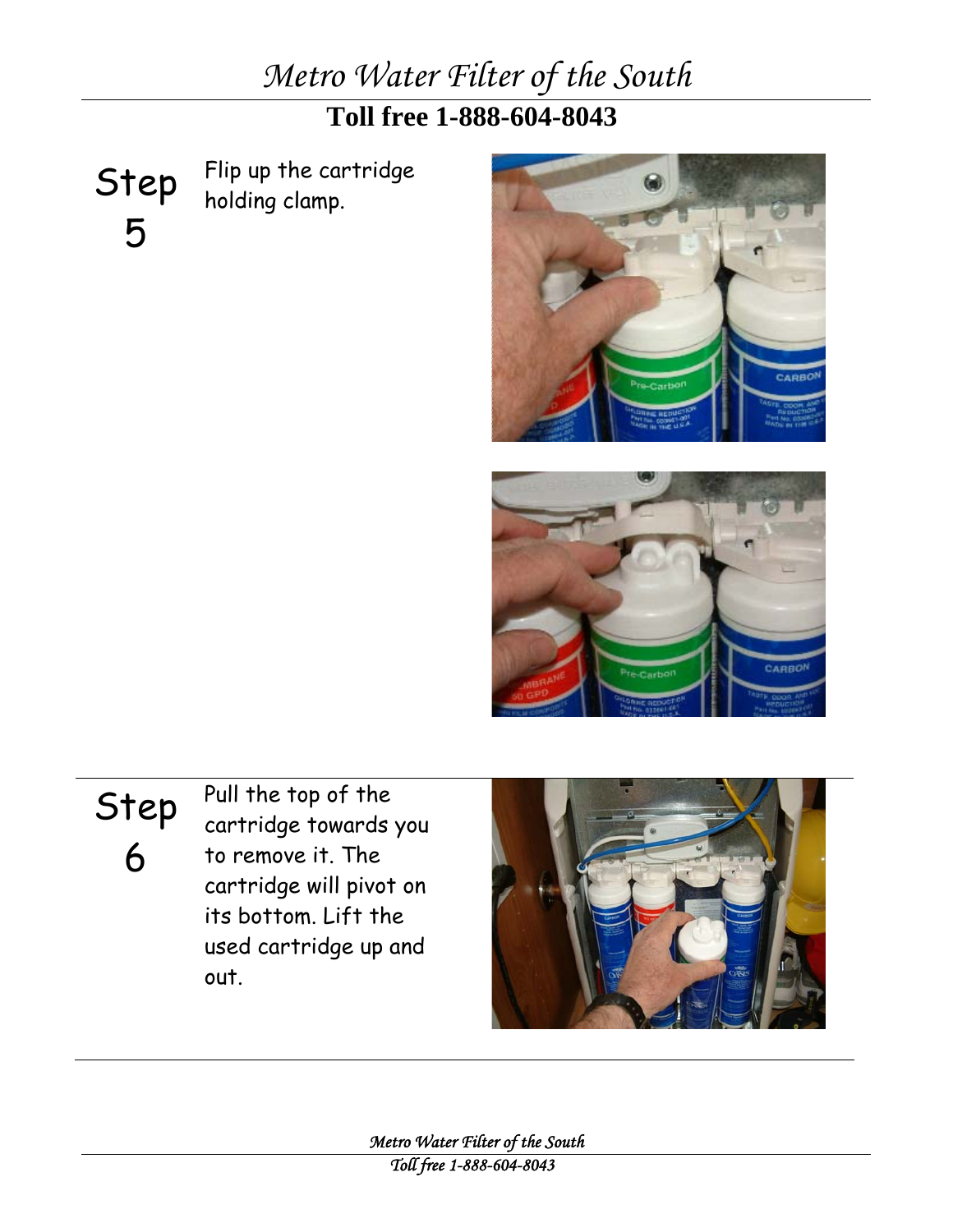#### **Toll free 1-888-604-8043**

Step 7

Remove the two rubber seals on the top of the new cartridge that is to be installed.

![](_page_4_Picture_4.jpeg)

Note: These rubber seals should NEVER be removed until time of installation. They have been factory vacuumsealed for protection against particles and bacteria.

![](_page_4_Picture_6.jpeg)

![](_page_4_Picture_7.jpeg)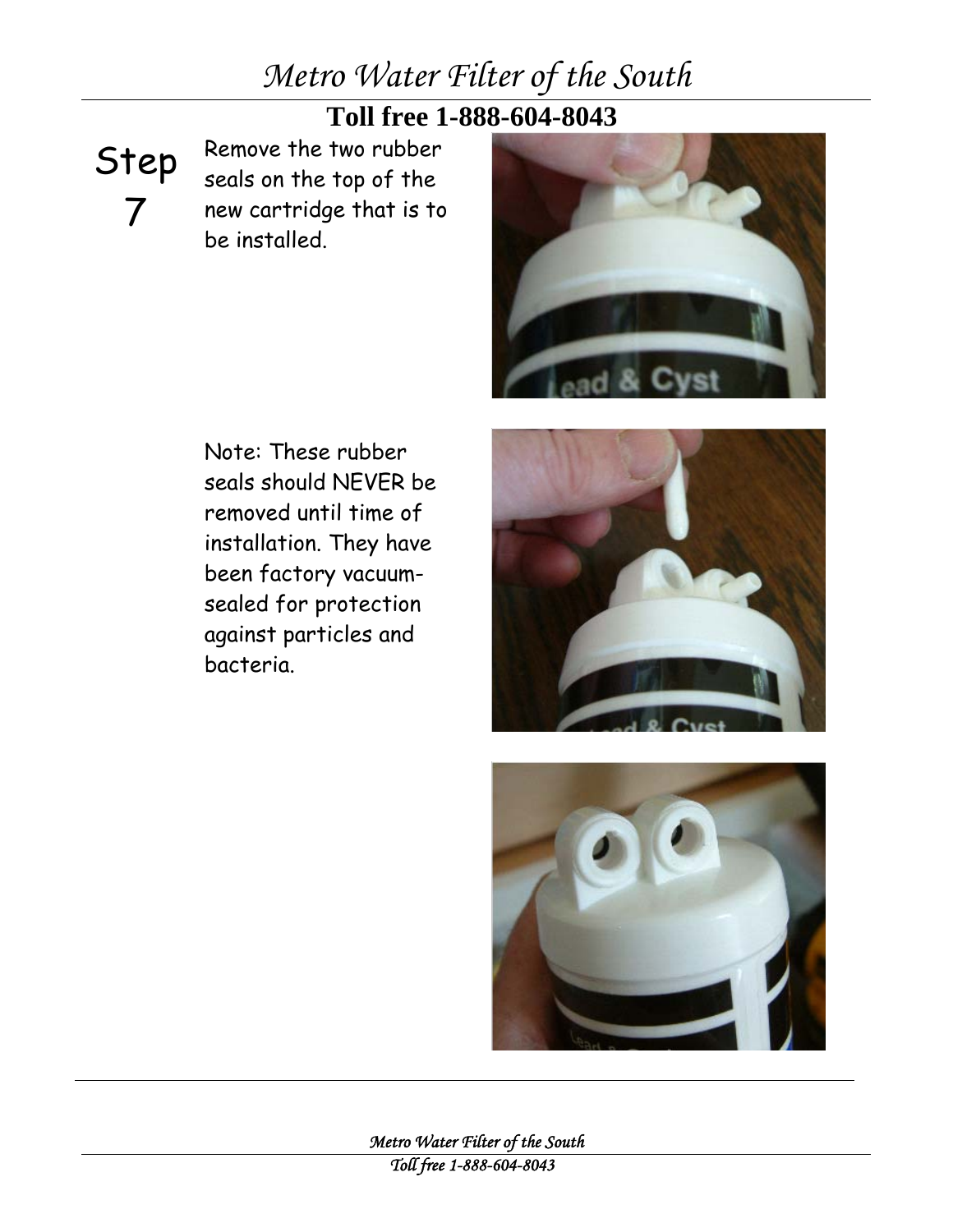### **Toll free 1-888-604-8043**

Step 8

Insert the new cartridge, bottom end first.

Lift up the cartridge holding clamp and press the cartridge firmly into place.

Once the cartridge is firmly in place, snap the cartridge holding clamp back down until it snaps into place.

![](_page_5_Picture_6.jpeg)

![](_page_5_Picture_7.jpeg)

| Step       | Repeat the above steps<br>to change out each of<br>the cartridges.                                                                     |
|------------|----------------------------------------------------------------------------------------------------------------------------------------|
| Step<br>10 | Once all of the<br>cartridges have been<br>changed, replace the<br>cartridge cover plate<br>and the 4 screws that<br>hold it in place. |

*Metro Water Filter of the South Toll free 1-888-604-8043*